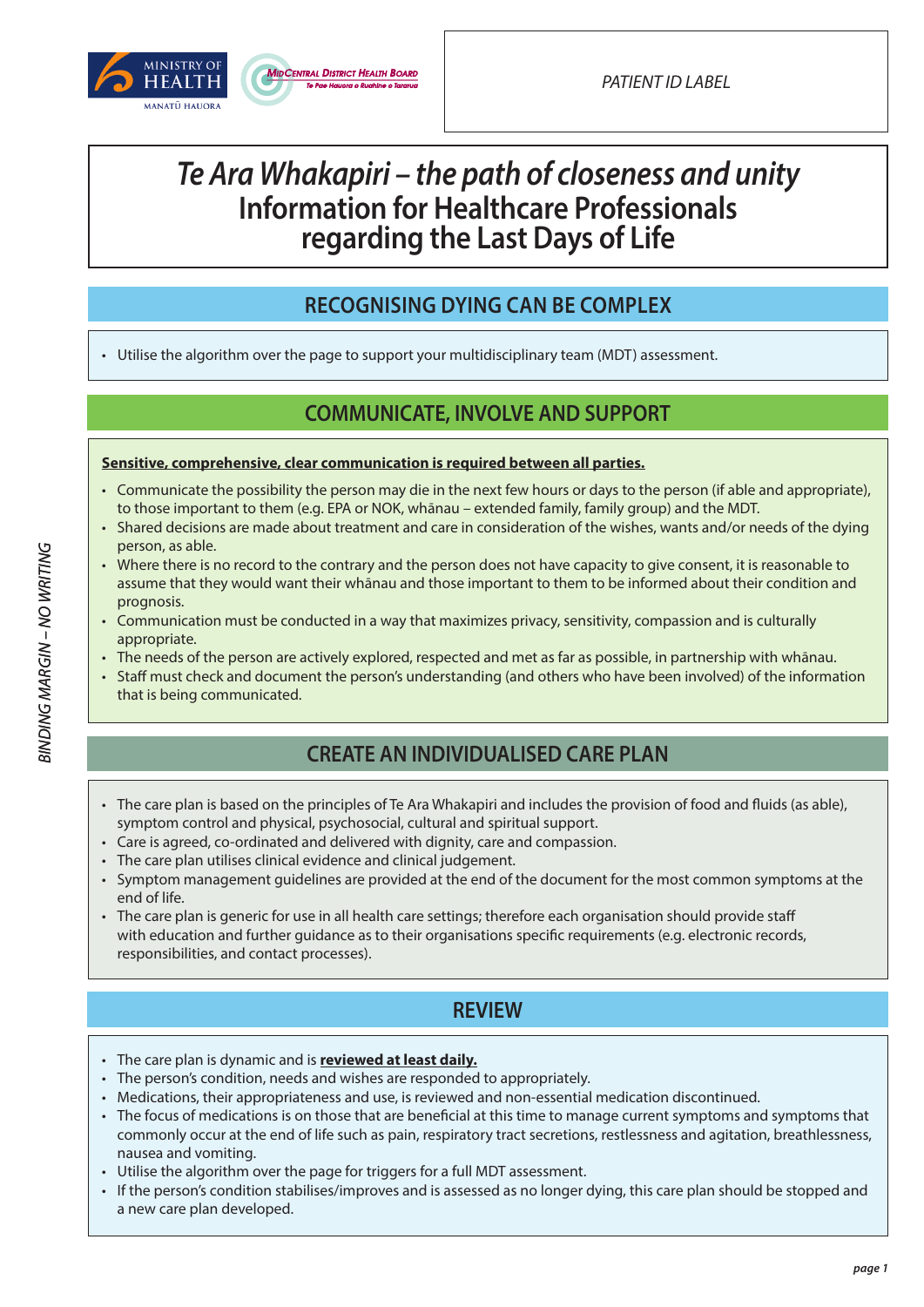



*PATIENT ID LABEL*

## **ALGORITHM**

**Decision making in recognising dying and use of the care plan to support care in the last hours or days of life.**



• Arohanui Hospice (06) 356 6606 • Palmerston North Hospital Palliative Care Service: (06) 356 9169 ext 7484 •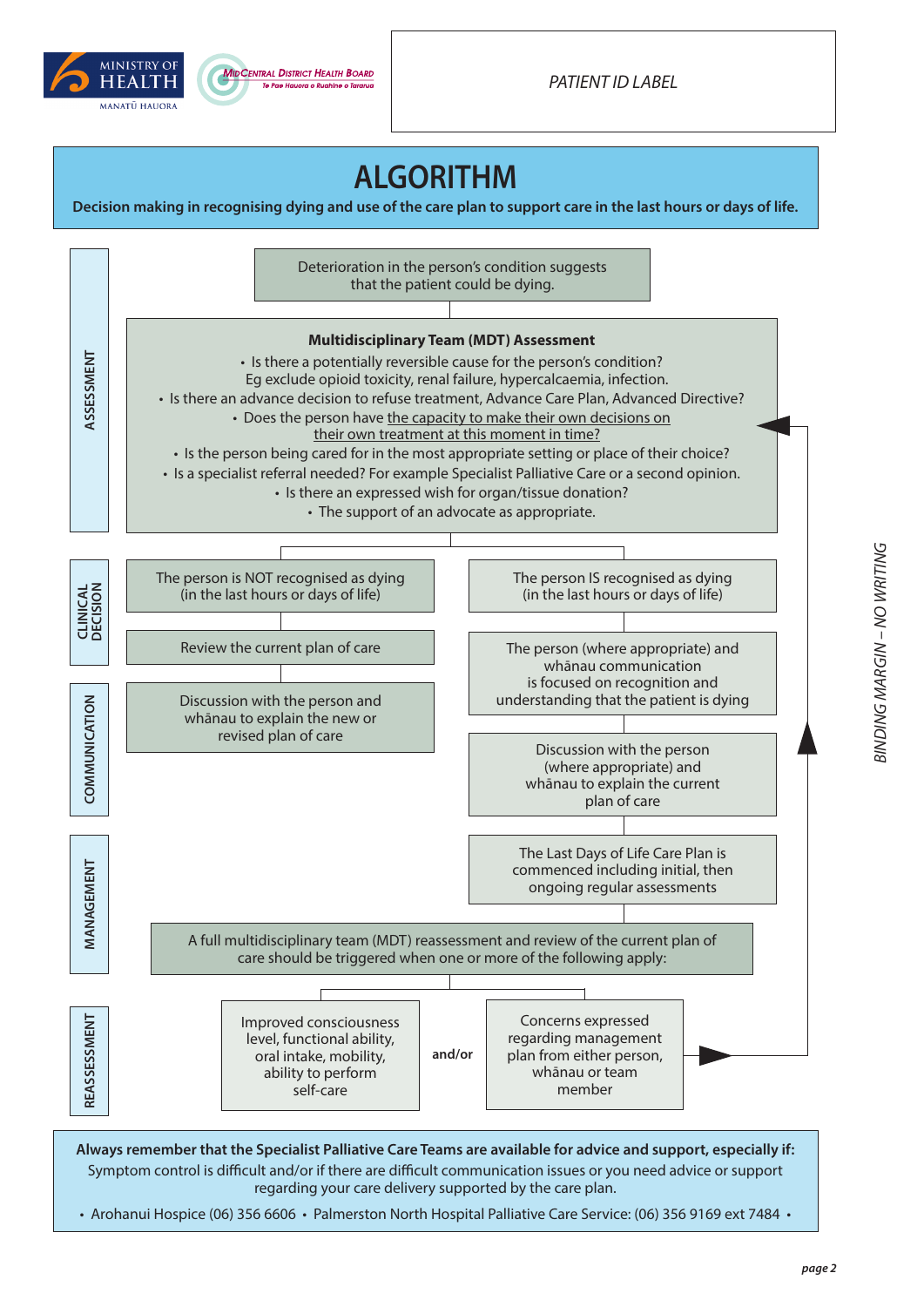



# Te Ara Whakapiri - Care in the Last Days of Life

| <b>Initial assessment</b>                                                                                                                                                                                                                                                        |                                                                      |
|----------------------------------------------------------------------------------------------------------------------------------------------------------------------------------------------------------------------------------------------------------------------------------|----------------------------------------------------------------------|
| Recognition that the person is dying or is approaching the last days of life:                                                                                                                                                                                                    |                                                                      |
| Is the Recognising the Dying Person Flow Chart available to support decision making? $\square$ Yes                                                                                                                                                                               |                                                                      |
|                                                                                                                                                                                                                                                                                  |                                                                      |
|                                                                                                                                                                                                                                                                                  |                                                                      |
|                                                                                                                                                                                                                                                                                  |                                                                      |
| Note: The lead practitioner is the person's GP, nurse practitioner or hospital specialist.                                                                                                                                                                                       |                                                                      |
|                                                                                                                                                                                                                                                                                  |                                                                      |
| This care plan may be discontinued after discussion with the MDT. If this care plan is discontinued please record here:                                                                                                                                                          |                                                                      |
|                                                                                                                                                                                                                                                                                  |                                                                      |
|                                                                                                                                                                                                                                                                                  |                                                                      |
|                                                                                                                                                                                                                                                                                  |                                                                      |
| Person's awareness of their changing condition:                                                                                                                                                                                                                                  |                                                                      |
| Is the person aware they may be entering the last few days of life? $\square$ Yes $\square$ No                                                                                                                                                                                   |                                                                      |
| Whānau awareness of the person's changing condition:<br>A conversation and shared discussion between the health professional, the person, and whānau<br>has occurred and they are aware that the person may be entering the last hours or few days of life? $\Box$ Yes $\Box$ No |                                                                      |
|                                                                                                                                                                                                                                                                                  |                                                                      |
|                                                                                                                                                                                                                                                                                  |                                                                      |
|                                                                                                                                                                                                                                                                                  |                                                                      |
|                                                                                                                                                                                                                                                                                  |                                                                      |
| OR refer to: $\Box$ Clinical notes $\Box$ Shared goals of care                                                                                                                                                                                                                   |                                                                      |
|                                                                                                                                                                                                                                                                                  |                                                                      |
|                                                                                                                                                                                                                                                                                  |                                                                      |
|                                                                                                                                                                                                                                                                                  |                                                                      |
| Whānau contact:                                                                                                                                                                                                                                                                  |                                                                      |
|                                                                                                                                                                                                                                                                                  |                                                                      |
|                                                                                                                                                                                                                                                                                  |                                                                      |
| Best time to contact:                                                                                                                                                                                                                                                            | $\Box$ At any time $\Box$ Not at night-time $\Box$ Staying overnight |
| Is an Enduring Power of Attorney in place? $\Box$ Yes<br>$\Box$ No                                                                                                                                                                                                               |                                                                      |
| Has it been activated?<br>$\Box$ No<br>$\Box$ N/A<br>$\Box$ Yes                                                                                                                                                                                                                  |                                                                      |
| Advice to relevant agencies of the person's deterioration:                                                                                                                                                                                                                       |                                                                      |
| Has the GP practice been contacted and informed the person is dying?<br>(if out of hours, contact next working day)                                                                                                                                                              | $\square$ No<br>$\Box$ N/A<br>$\Box$ Yes                             |
| Is there anyone else that the person/whānau wants notified?                                                                                                                                                                                                                      | $\square$ No<br>$\Box$ N/A<br>$\Box$ Yes                             |
|                                                                                                                                                                                                                                                                                  |                                                                      |
|                                                                                                                                                                                                                                                                                  |                                                                      |
|                                                                                                                                                                                                                                                                                  |                                                                      |
|                                                                                                                                                                                                                                                                                  |                                                                      |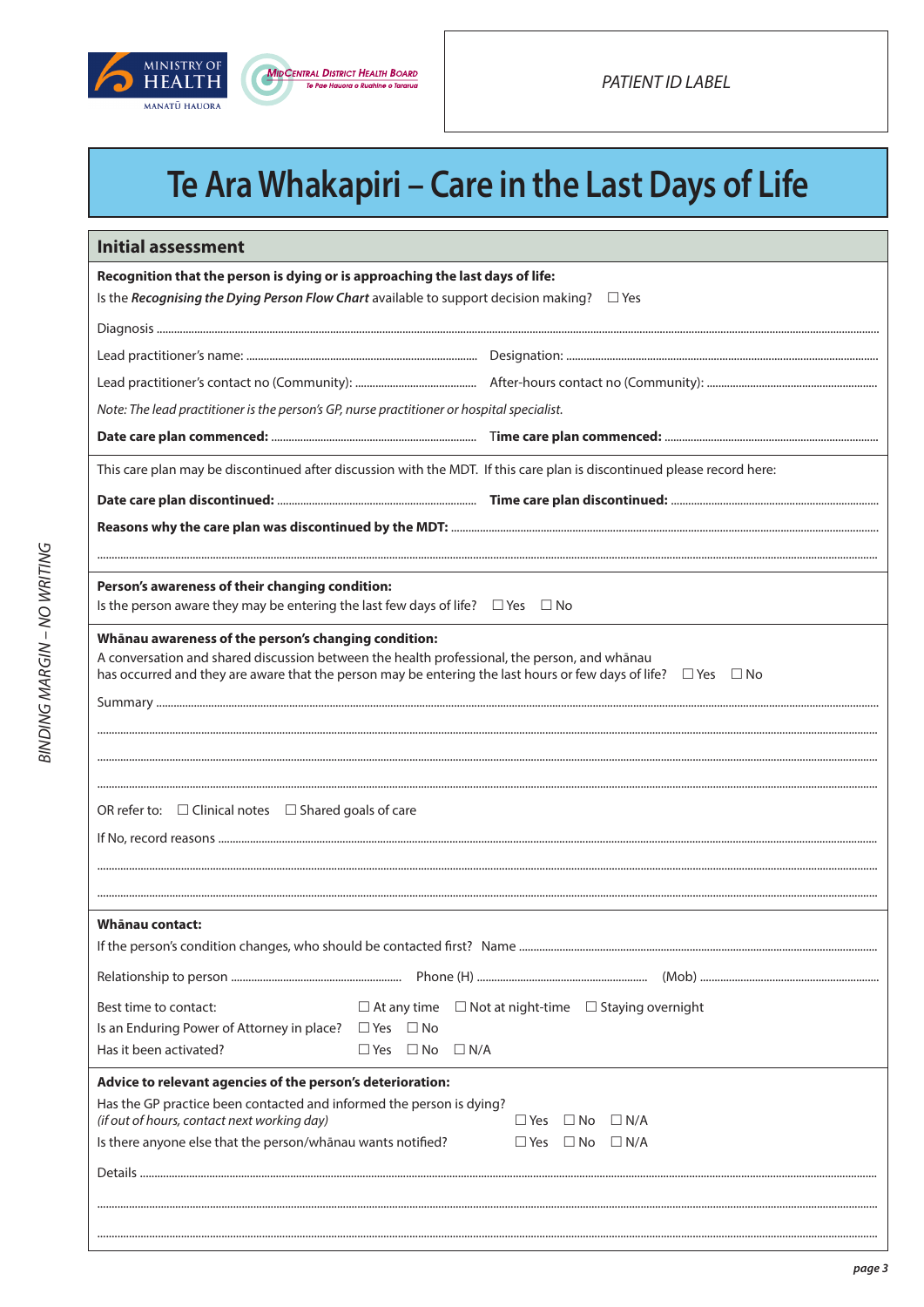



| Doctor or nurse practitioner to complete this section                 |            |                                                                                                                                                                                                                                                               |  |
|-----------------------------------------------------------------------|------------|---------------------------------------------------------------------------------------------------------------------------------------------------------------------------------------------------------------------------------------------------------------|--|
| <b>Provision of food and fluids:</b>                                  |            | A conversation has occurred regarding the nutritional and hydration needs of the person.                                                                                                                                                                      |  |
|                                                                       |            |                                                                                                                                                                                                                                                               |  |
|                                                                       |            |                                                                                                                                                                                                                                                               |  |
|                                                                       |            |                                                                                                                                                                                                                                                               |  |
|                                                                       |            | Is clinically assisted (artificial) nutrition and/or hydration in place? $\square$ Yes $\square$ No                                                                                                                                                           |  |
| If yes, record route: □ Subcut □ IV □ NG/NJ □ PEG/PEJ □ TPN           |            |                                                                                                                                                                                                                                                               |  |
| Ongoing clinically assisted (artificial) nutrition is:                |            | $\Box$ Not required $\Box$ Discontinued $\Box$ Continued $\Box$ Commenced                                                                                                                                                                                     |  |
| Ongoing clinically assisted (artificial) hydration is:                |            |                                                                                                                                                                                                                                                               |  |
|                                                                       |            | $\Box$ Not required $\Box$ Discontinued $\Box$ Continued $\Box$ Commenced                                                                                                                                                                                     |  |
|                                                                       |            | Review of current management and prescribing of anticipatory medication:                                                                                                                                                                                      |  |
| Has current medication been assessed and non-essentials discontinued? |            | $\Box$ Yes                                                                                                                                                                                                                                                    |  |
| Has the person's need for current interventions been reviewed?        |            | $\Box$ Yes                                                                                                                                                                                                                                                    |  |
| relevant symptom management algorithms):                              |            | Anticipatory prescribing of medication to ensure there is no delay in responding to symptoms completed (refer to                                                                                                                                              |  |
| Pain:                                                                 | $\Box$ Yes | Nausea/vomiting:<br>$\Box$ Yes                                                                                                                                                                                                                                |  |
| Agitation:                                                            | $\Box$ Yes | Dyspnoea/breathlessness:<br>$\square$ Yes                                                                                                                                                                                                                     |  |
| Respiratory tract secretions: □ Yes                                   |            |                                                                                                                                                                                                                                                               |  |
|                                                                       |            | Does the person have a Do Not Attempt Cardiopulmonary Resuscitation (DNACPR) order?<br>$\Box$ Yes $\Box$ No                                                                                                                                                   |  |
|                                                                       |            | Has the conversation occurred with the person/whānau about the changing Goals of Care and this care plan? $\square$ Yes $\square$ No                                                                                                                          |  |
|                                                                       |            |                                                                                                                                                                                                                                                               |  |
|                                                                       |            |                                                                                                                                                                                                                                                               |  |
| <b>Consideration of cardiac devices:</b>                              |            |                                                                                                                                                                                                                                                               |  |
|                                                                       |            | Does the person have a cardiac device (e.g. cardioverter defibrillator (ICD) or ventricular assist device)? $\Box$ Yes $\Box$ No                                                                                                                              |  |
| Has the conversation occurred with the person/whānau                  |            | about deactivation of the device and consequences of this decision? $\square$ Yes $\square$ No                                                                                                                                                                |  |
| Has the cardiac device been deactivated? $\Box$ Yes $\Box$ No         |            |                                                                                                                                                                                                                                                               |  |
|                                                                       |            | Full documentation in the clinical record is required for any issues identified.                                                                                                                                                                              |  |
|                                                                       |            |                                                                                                                                                                                                                                                               |  |
| place of care, level of care, cardiopulmonary resuscitation).         |            | This review has been discussed with the person where possible and appropriate, and with the appropriate support person(s)<br>(e.g. EPA, or whanau), including plan of care, additional treatment/interventions and/or care-related issues (e.g. food, fluids, |  |
|                                                                       |            |                                                                                                                                                                                                                                                               |  |
|                                                                       |            |                                                                                                                                                                                                                                                               |  |
|                                                                       |            |                                                                                                                                                                                                                                                               |  |
|                                                                       |            |                                                                                                                                                                                                                                                               |  |
|                                                                       |            |                                                                                                                                                                                                                                                               |  |
|                                                                       |            |                                                                                                                                                                                                                                                               |  |
|                                                                       |            |                                                                                                                                                                                                                                                               |  |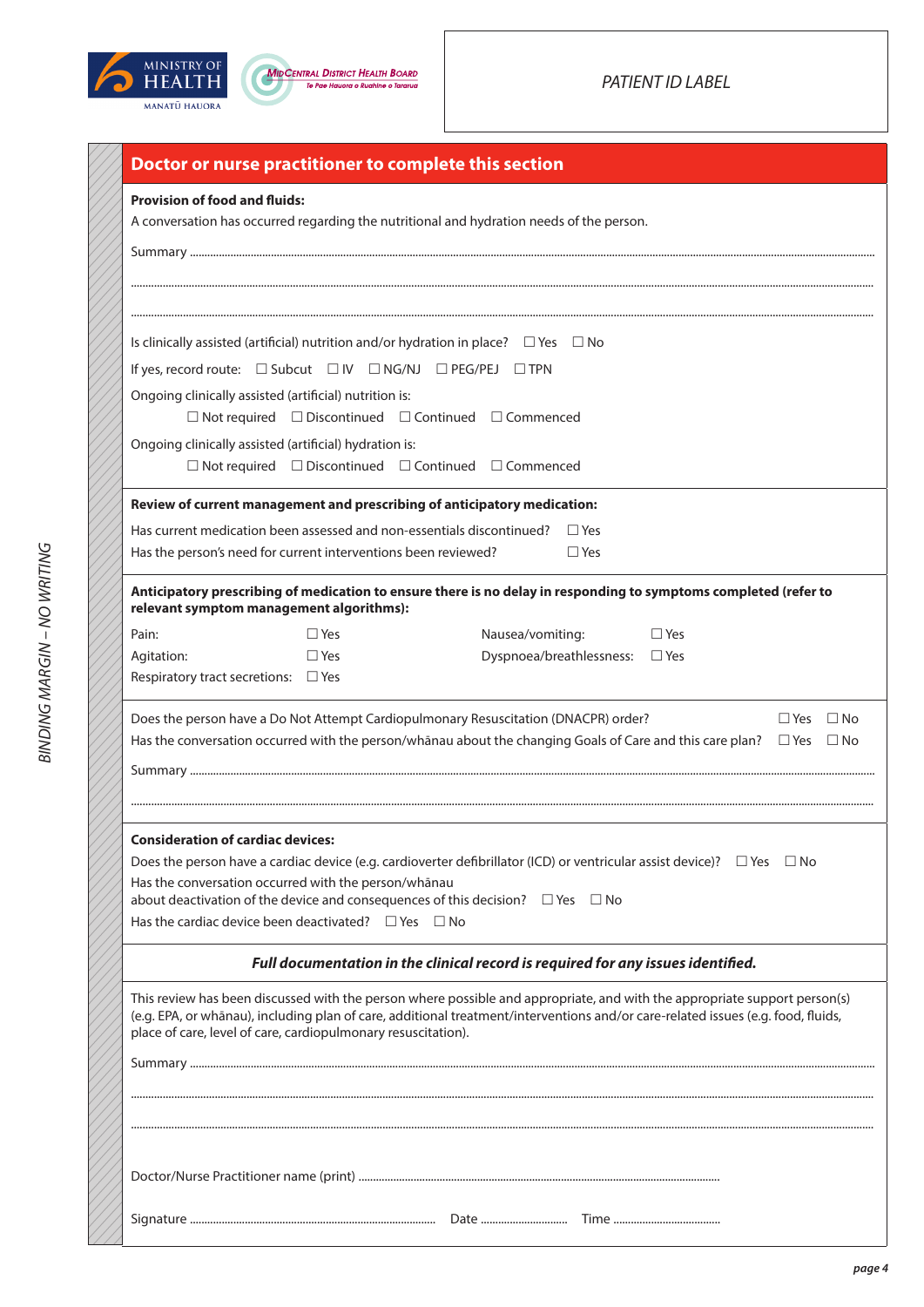



| Te taha tinana - Physical health                                                                                                                                                                                                                               |
|----------------------------------------------------------------------------------------------------------------------------------------------------------------------------------------------------------------------------------------------------------------|
| <b>Assessment of physical needs:</b>                                                                                                                                                                                                                           |
| Is the person: □ Conscious □ Semi-conscious □ Unconscious                                                                                                                                                                                                      |
| Confused:<br>In pain:<br>$\Box$ Yes $\Box$ No<br>Able to swallow:<br>$\Box$ Yes $\Box$ No<br>$\Box$ Yes $\Box$ No                                                                                                                                              |
| Agitated: □ Yes □ No<br>Continent (bladder): $\Box$ Yes $\Box$ No<br>Respiratory tract secretions: $\Box$ Yes $\Box$ No                                                                                                                                        |
| Nauseated: □ Yes □ No<br>Catheterised:<br>$\Box$ Yes $\Box$ No                                                                                                                                                                                                 |
| Continent (bowels): $\Box$ Yes $\Box$ No<br>Vomiting: $\Box$ Yes $\Box$ No<br>Skin integrity at risk:<br>$\Box$ Yes $\Box$ No                                                                                                                                  |
| Dyspnoeic: □ Yes □ No<br>Constipated:<br>At risk of falling:<br>$\Box$ Yes $\Box$ No<br>$\Box$ Yes $\Box$ No                                                                                                                                                   |
| Is the person experiencing other symptoms (e.g. oedema, myoclonic jerks, itching)? $\Box$ Yes $\Box$ No                                                                                                                                                        |
|                                                                                                                                                                                                                                                                |
|                                                                                                                                                                                                                                                                |
| <b>Availability of equipment:</b>                                                                                                                                                                                                                              |
| Is the necessary equipment available to support the person's care needs                                                                                                                                                                                        |
| (e.g. air mattress, hospital bed, syringe driver, pressure-relieving equipment)? $\Box$ Yes $\Box$ N/A $\Box$ Needs action                                                                                                                                     |
| Te taha hinengaro - Psychological and mental health                                                                                                                                                                                                            |
| Assessment of the person's preferences and wishes for care                                                                                                                                                                                                     |
| Does the person have an advance care plan (ACP)/or other directive?                                                                                                                                                                                            |
| $\Box$ Yes $\Box$ No $\Box$ Sighted (include wishes from ACP/or other directive in this plan)                                                                                                                                                                  |
| Has the person expressed a preferred place of care? $\Box$ No preference $\Box$ Home $\Box$ ARC $\Box$ Hospital $\Box$ Hospice                                                                                                                                 |
| Does the person have any cultural preferences?<br>$\Box$ Yes $\Box$ No                                                                                                                                                                                         |
|                                                                                                                                                                                                                                                                |
| Does the person have any emotional or psychological symptoms or concerns? $\Box$ Yes $\Box$ No                                                                                                                                                                 |
|                                                                                                                                                                                                                                                                |
| Te taha wairua - Spiritual health                                                                                                                                                                                                                              |
| Ascertain from the person (if possible), feelings, spiritual beliefs, religious traditions and/or values that<br>are important to them at this time (refer to the person's ACP/He Waka Kakarauri for personal wishes if completed): $\Box$ Yes $\Box$ Not able |
|                                                                                                                                                                                                                                                                |
|                                                                                                                                                                                                                                                                |
|                                                                                                                                                                                                                                                                |
| Ascertain from whanau, feelings, beliefs, religious tradition &/or values that are important to the person at this time. $\Box$ Yes $\Box$ Not able                                                                                                            |
| Specify if applicable, including any identified religious traditions:                                                                                                                                                                                          |
|                                                                                                                                                                                                                                                                |
|                                                                                                                                                                                                                                                                |
| Has the person's own spiritual advisor/minister/priest been contacted? $\square$ Yes $\square$ N/A                                                                                                                                                             |
|                                                                                                                                                                                                                                                                |
|                                                                                                                                                                                                                                                                |
| Are there other needs to address (e.g. access to the outdoors, pets, touch therapy, music, prayer, literature, etc.)? $\Box$ Yes $\Box$ No                                                                                                                     |
|                                                                                                                                                                                                                                                                |
| Te whānau - Extended family health                                                                                                                                                                                                                             |
| <b>Identification of communication barriers and discussion of needs</b>                                                                                                                                                                                        |
| Is the person able to take a full and active part in communication? (Seek interpreter/communication aids if needed): $\Box$ Yes $\Box$ No                                                                                                                      |
| Have the cultural needs of whānau been identified and documented?<br>$\Box$ Yes<br>$\Box$ No                                                                                                                                                                   |
| Has the person and/or whānau expressed concern about previous experiences of death and dying?<br>$\square$ Yes<br>$\Box$ No                                                                                                                                    |
|                                                                                                                                                                                                                                                                |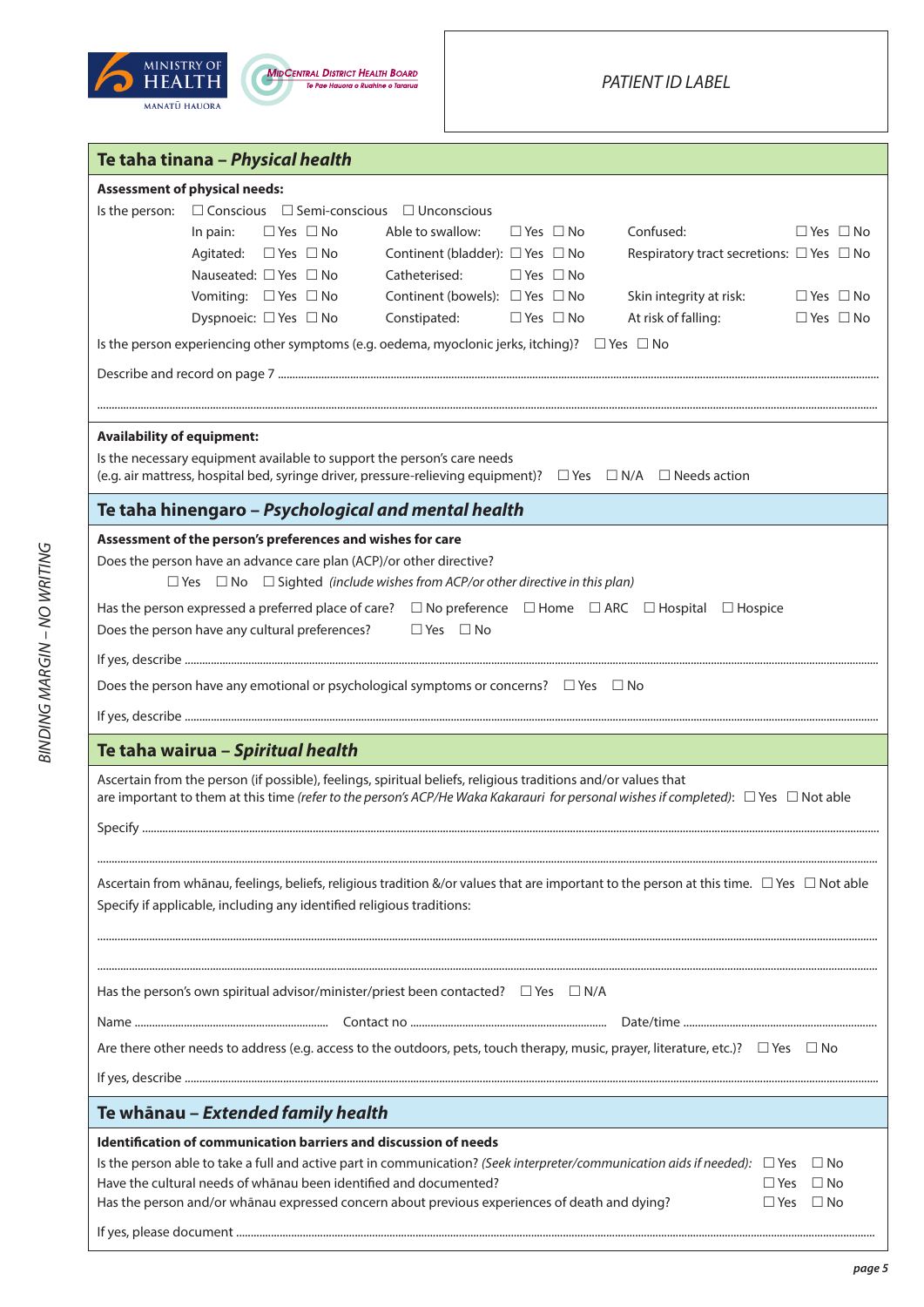



| Te whānau - Extended family health (continued)                                                                                                                                                                                                                                                                                                                                                                                                           |                                                    |
|----------------------------------------------------------------------------------------------------------------------------------------------------------------------------------------------------------------------------------------------------------------------------------------------------------------------------------------------------------------------------------------------------------------------------------------------------------|----------------------------------------------------|
| Provision of information to whanau about support and facilities:<br>Has whānau received information about support and facilities available to them?<br>Has the "What to Expect When Someone is Dying" brochure been offered to whānau?                                                                                                                                                                                                                   | $\square$ Yes<br>$\Box$ No<br>$\Box$ Yes $\Box$ No |
| If the person is being cared for at home, has whānau received<br>information about who to contact after hours if the person's condition changes?<br>Has advice been given to whānau on what to do in an emergency?                                                                                                                                                                                                                                       | $\Box$ Yes $\Box$ N/A<br>$\Box$ Yes $\Box$ N/A     |
| Full documentation in the clinical record is required for any issues identified in this assessment.                                                                                                                                                                                                                                                                                                                                                      |                                                    |
|                                                                                                                                                                                                                                                                                                                                                                                                                                                          |                                                    |
|                                                                                                                                                                                                                                                                                                                                                                                                                                                          |                                                    |
| <b>Preparation for death and care after death</b>                                                                                                                                                                                                                                                                                                                                                                                                        |                                                    |
| Is the Coroner likely to be involved? $\Box$ Yes $\Box$ No                                                                                                                                                                                                                                                                                                                                                                                               |                                                    |
| Has the whānau been given the opportunity to express<br>spiritual/religious and cultural needs at time of death and after death? $\square$ Yes $\square$ No<br>Note: Provide an opportunity to talk with whānau about their spiritual, religious or cultural needs                                                                                                                                                                                       |                                                    |
| Is the person for: $\Box$ Burial $\Box$ Cremation<br>Has a private space been made available for whanau? $\Box$ Yes $\Box$ No                                                                                                                                                                                                                                                                                                                            |                                                    |
| Note: Respect whānau need for privacy, ensure a private space is available for prayer, karakia or other cultural or spiritual needs.                                                                                                                                                                                                                                                                                                                     |                                                    |
|                                                                                                                                                                                                                                                                                                                                                                                                                                                          |                                                    |
| A Death Certificate been completed:<br>$\Box$ Yes $\Box$ No $\Box$ N/A (e.g. if the death is referred to the coroner)<br>A Cremation Certificate has been completed: $\Box$ Yes $\Box$ No<br>$\Box N/A$<br>Documents have been completed:<br>$\Box$ Online<br>or $\Box$ Hardcopy                                                                                                                                                                         |                                                    |
| Tupāpakū (deceased person) is treated with dignity and respect. Ensure the wishes and cultural requirements of the deceased<br>person and their whanau are met in terms of after-death care.<br>Note: Support whānau to participate in after-death care if they wish to be involved, undertake after-death care according to local policies<br>and procedures, including those applying to the return personal belongings to whānau in a respectful way. |                                                    |
| Whānau is provided with information about what to do next.                                                                                                                                                                                                                                                                                                                                                                                               |                                                    |
| Has a conversation been held with the whanau to ensure they have adequate information about what to do next?                                                                                                                                                                                                                                                                                                                                             | $\Box$ Yes $\Box$ No.                              |

| Has a conversation been held with the whanau to ensure they have adequate information about what to do next?         | $\Box$ Yes $\Box$ No |  |
|----------------------------------------------------------------------------------------------------------------------|----------------------|--|
| Has written material been offered (may include information regarding local funeral directors, funeral planning etc)? | $\Box$ Yes $\Box$ No |  |
| Whanau is able to access information about bereavement support and counselling if needed?                            | $\Box$ Yes $\Box$ No |  |
| Has written material been offered? This may include the brochure "What to expect when someone is grieving".          | $\Box$ Yes $\Box$ No |  |

| Consider arrangements for blessing the room/bed space. |                            |
|--------------------------------------------------------|----------------------------|
| Nurse's name (print):                                  | Signature and designation: |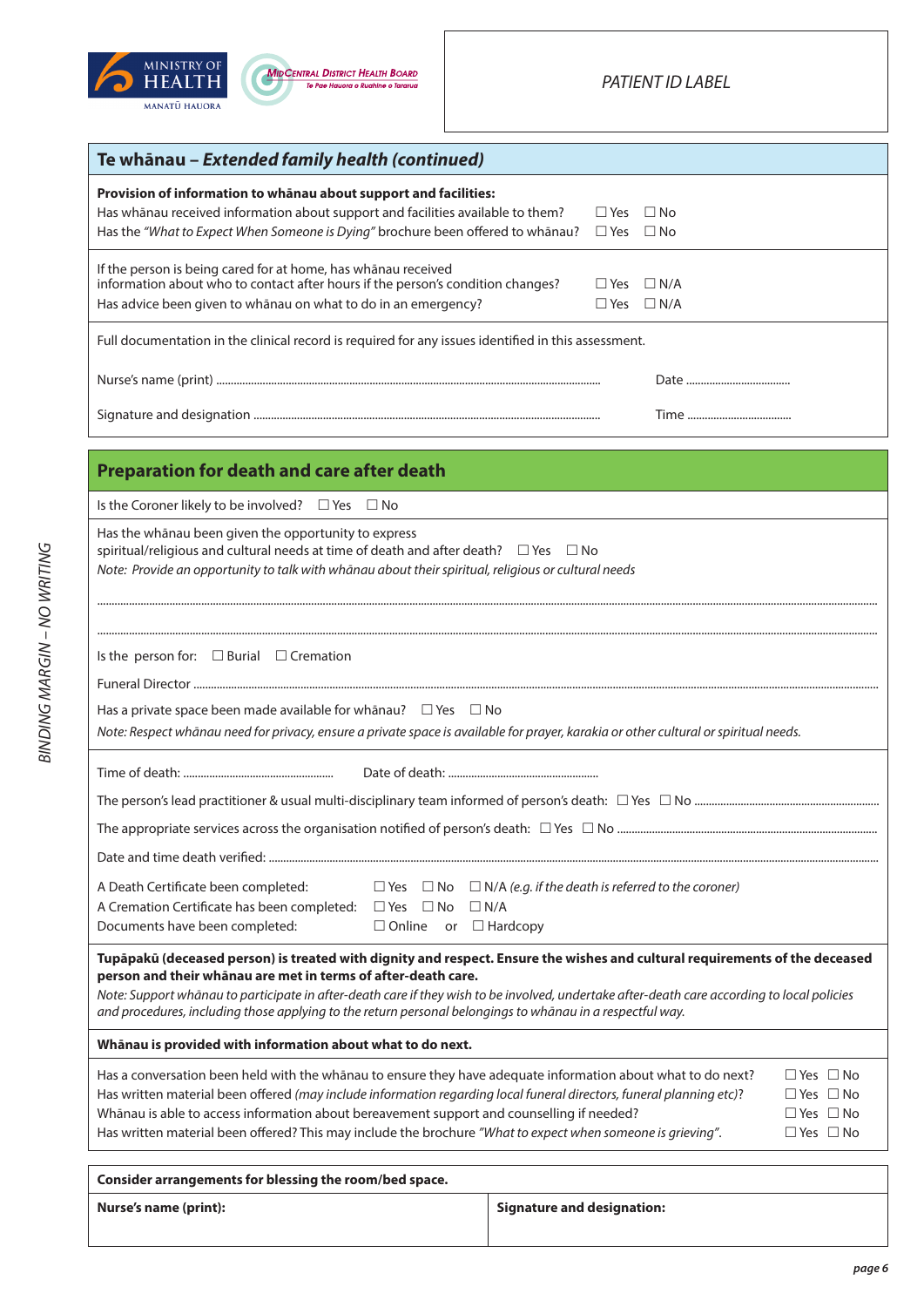



# **Ongoing Care of the Dying Person**

**Use the ACE coding below, initial each entry and record details in the progress notes. Seek a second opinion or specialist palliative care support as needed.**

| <b>A C E codes:</b>                                                                                                                                                                                                                                         | $A =$ Achieved<br>No additional intervention<br>required                                                       | $C = Change$<br><b>Intervention required and</b><br>documented |      |      |      |           | $E = Escalate$<br><b>Medical, NP or senior nurse</b><br>review required and documented |      |      |           |      |           |      |              |
|-------------------------------------------------------------------------------------------------------------------------------------------------------------------------------------------------------------------------------------------------------------|----------------------------------------------------------------------------------------------------------------|----------------------------------------------------------------|------|------|------|-----------|----------------------------------------------------------------------------------------|------|------|-----------|------|-----------|------|--------------|
|                                                                                                                                                                                                                                                             | <b>Domains and goals</b>                                                                                       | Date:                                                          |      |      |      |           |                                                                                        |      |      |           |      |           |      |              |
|                                                                                                                                                                                                                                                             |                                                                                                                | Time:                                                          | 0400 | 0800 | 1200 | 1600      | 2000                                                                                   | 2400 | 0400 | 0800      | 1200 | 1600      | 2000 | 2400         |
|                                                                                                                                                                                                                                                             | Te taha tinana - Physical health                                                                               |                                                                |      |      |      |           |                                                                                        |      |      |           |      |           |      |              |
| Pain                                                                                                                                                                                                                                                        | The person is pain free at rest and during any movement.                                                       |                                                                |      |      |      |           |                                                                                        |      |      |           |      |           |      |              |
| Agitation/delirium/restlessness                                                                                                                                                                                                                             | The person is not agitated or restless and does not display<br>signs of agitated delirium or terminal anguish. |                                                                |      |      |      |           |                                                                                        |      |      |           |      |           |      |              |
| <b>Respiratory tract secretions</b>                                                                                                                                                                                                                         | The person is not troubled by excessive secretions.                                                            |                                                                |      |      |      |           |                                                                                        |      |      |           |      |           |      |              |
| <b>Nausea</b><br>The person is not nauseated.                                                                                                                                                                                                               |                                                                                                                |                                                                |      |      |      |           |                                                                                        |      |      |           |      |           |      |              |
| <b>Vomiting</b><br>The person is not vomiting.                                                                                                                                                                                                              |                                                                                                                |                                                                |      |      |      |           |                                                                                        |      |      |           |      |           |      |              |
| Breathlessness/dyspnoea<br>The person is not distressed by their breathing.                                                                                                                                                                                 |                                                                                                                |                                                                |      |      |      |           |                                                                                        |      |      |           |      |           |      |              |
| <b>Mouth care</b><br>The person's mouth is moist and clean.                                                                                                                                                                                                 |                                                                                                                |                                                                |      |      |      |           |                                                                                        |      |      |           |      |           |      |              |
| Additional symptom 1 (as identified on pg 5)<br>For example, the person is free of other distressing symptoms<br>(like myoclonic jerks, itching).                                                                                                           |                                                                                                                |                                                                |      |      |      |           |                                                                                        |      |      |           |      |           |      |              |
|                                                                                                                                                                                                                                                             | Additional symptom 2 (as identified on pg 5)                                                                   |                                                                |      |      |      |           |                                                                                        |      |      |           |      |           |      |              |
|                                                                                                                                                                                                                                                             |                                                                                                                |                                                                |      |      |      |           |                                                                                        |      |      |           |      |           |      |              |
| <b>Nurse initials each set of entries</b>                                                                                                                                                                                                                   |                                                                                                                |                                                                |      |      |      |           |                                                                                        |      |      |           |      |           |      |              |
|                                                                                                                                                                                                                                                             |                                                                                                                |                                                                |      | AМ   |      | <b>PM</b> | <b>Nocte</b>                                                                           |      |      | <b>AM</b> |      | <b>PM</b> |      | <b>Nocte</b> |
| <b>Elimination (bowels and urination)</b><br>Outputs are managed with pads, catheters, stoma care,<br>rectal interventions etc.<br>Note: Observe for distress due to any of the following:<br>constipation, faecal impaction, diarrhoea, urinary retention. |                                                                                                                |                                                                |      |      |      |           |                                                                                        |      |      |           |      |           |      |              |
| Mobility/pressure injury prevention<br>The person is in a safe and comfortable environment.<br>Repositioning and use of pressure relieving equipment is<br>effective.                                                                                       |                                                                                                                |                                                                |      |      |      |           |                                                                                        |      |      |           |      |           |      |              |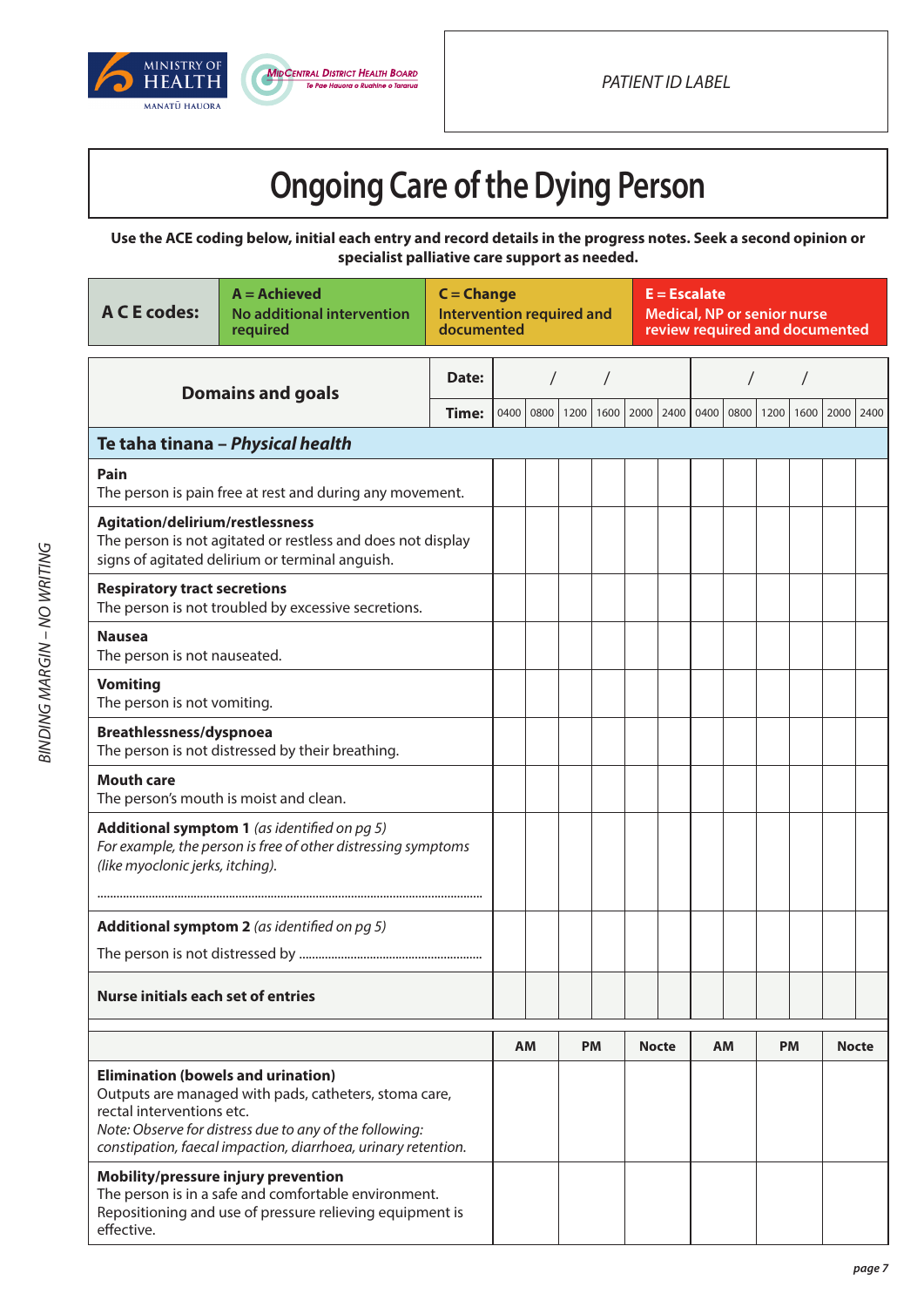



### *PATIENT ID LABEL*

| <b>A C E codes:</b>                                                                                                                                                   | $A =$ Achieved<br>No additional intervention<br>required                                                                    | $C = Change$<br>documented | $E = Escalate$<br><b>Intervention required and</b><br><b>Medical, NP or senior nurse</b><br>review required and documented |           |              |           |           |              |
|-----------------------------------------------------------------------------------------------------------------------------------------------------------------------|-----------------------------------------------------------------------------------------------------------------------------|----------------------------|----------------------------------------------------------------------------------------------------------------------------|-----------|--------------|-----------|-----------|--------------|
|                                                                                                                                                                       | <b>Domains and goals</b>                                                                                                    | Date:                      |                                                                                                                            |           |              |           |           |              |
|                                                                                                                                                                       |                                                                                                                             | Time:                      | <b>AM</b>                                                                                                                  | <b>PM</b> | <b>NOCTE</b> | <b>AM</b> | <b>PM</b> | <b>NOCTE</b> |
|                                                                                                                                                                       | Te taha tinana - Physical health                                                                                            |                            |                                                                                                                            |           |              |           |           |              |
| Hygiene/skin care<br>The person's personal hygiene needs are met.<br>The person's whānau has been given the opportunity to<br>assist with the person's personal care. |                                                                                                                             |                            |                                                                                                                            |           |              |           |           |              |
| <b>Food/fluids</b><br>person's needs.                                                                                                                                 | Oral intake is maintained for as long as the person wishes.<br>If in place, artificial hydration and feeding is meeting the |                            |                                                                                                                            |           |              |           |           |              |
|                                                                                                                                                                       | Te taha hinengaro - Psychological/mental health                                                                             |                            |                                                                                                                            |           |              |           |           |              |
| <b>Emotional support</b><br>support is provided.                                                                                                                      | Any emotional distress such as anxiety is acknowledged and                                                                  |                            |                                                                                                                            |           |              |           |           |              |
| <b>Cultural</b><br>respected.                                                                                                                                         | The person's cultural needs are acknowledged and                                                                            |                            |                                                                                                                            |           |              |           |           |              |
|                                                                                                                                                                       | Other psychological or cultural needs are being met                                                                         |                            |                                                                                                                            |           |              |           |           |              |
| Te taha wairua - Spiritual health                                                                                                                                     |                                                                                                                             |                            |                                                                                                                            |           |              |           |           |              |
| <b>Addressing spiritual needs</b><br>Religious and spiritual support is offered to the person and<br>to their whānau as per the person's wishes.                      |                                                                                                                             |                            |                                                                                                                            |           |              |           |           |              |
| Other spiritual needs are being met (as identified on pg 5)                                                                                                           |                                                                                                                             |                            |                                                                                                                            |           |              |           |           |              |
|                                                                                                                                                                       | <b>Te taha whānau – Extended family health</b> (these items refer to the health of the carers, not the person)              |                            |                                                                                                                            |           |              |           |           |              |
| <b>Emotional support</b><br>respected.                                                                                                                                | Any distress relating to issues such as grief and anxiety<br>is acknowledged and addressed. The need for privacy is         |                            |                                                                                                                            |           |              |           |           |              |
| <b>Practical support</b><br>Advice and guidance are offered according to the needs of<br>the person's whānau.                                                         |                                                                                                                             |                            |                                                                                                                            |           |              |           |           |              |
| <b>Cultural support</b><br>The cultural needs of whanau are reviewed and care is<br>mindful of these needs.                                                           |                                                                                                                             |                            |                                                                                                                            |           |              |           |           |              |
| <b>Communication</b><br>Communication is open to address any fears or concerns<br>about the dying process.                                                            |                                                                                                                             |                            |                                                                                                                            |           |              |           |           |              |
| <b>Nurse initials each set of entries</b>                                                                                                                             |                                                                                                                             |                            |                                                                                                                            |           |              |           |           |              |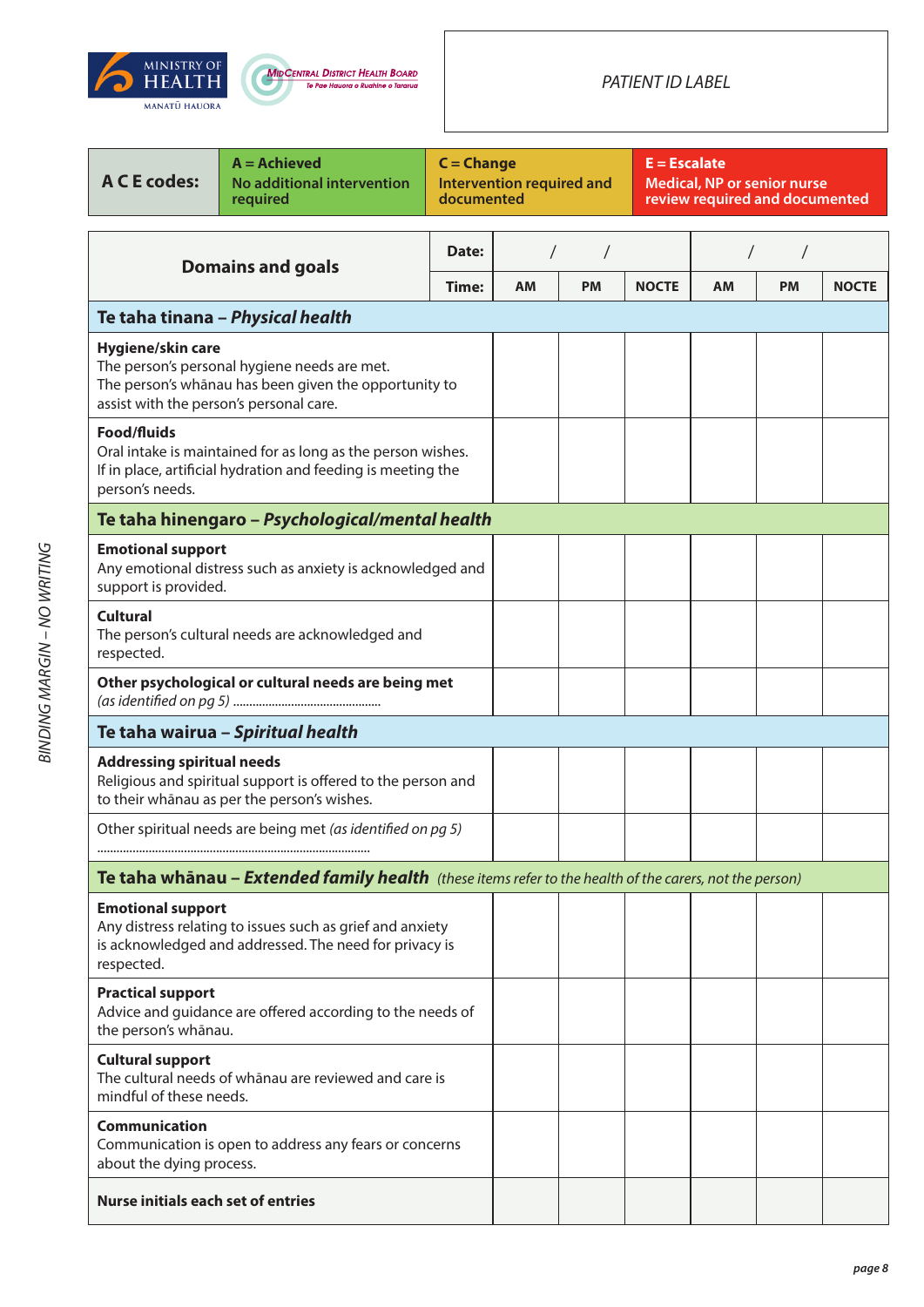



|           | <b>Progress Notes</b>                                                                                                                                                                                                                                                |
|-----------|----------------------------------------------------------------------------------------------------------------------------------------------------------------------------------------------------------------------------------------------------------------------|
| Date/Time | Record significant events/conversations/medical review/significant changes to the person/visits by other specialist teams, eg palliative care/second opinion if sought/person and/or relative, whanau or friend concerns.<br>A summary should be entered each shift. |
|           |                                                                                                                                                                                                                                                                      |
|           |                                                                                                                                                                                                                                                                      |
|           |                                                                                                                                                                                                                                                                      |
|           |                                                                                                                                                                                                                                                                      |
|           |                                                                                                                                                                                                                                                                      |
|           |                                                                                                                                                                                                                                                                      |
|           |                                                                                                                                                                                                                                                                      |
|           |                                                                                                                                                                                                                                                                      |
|           |                                                                                                                                                                                                                                                                      |
|           |                                                                                                                                                                                                                                                                      |
|           |                                                                                                                                                                                                                                                                      |
|           |                                                                                                                                                                                                                                                                      |
|           |                                                                                                                                                                                                                                                                      |
|           |                                                                                                                                                                                                                                                                      |
|           |                                                                                                                                                                                                                                                                      |
|           |                                                                                                                                                                                                                                                                      |
|           |                                                                                                                                                                                                                                                                      |
|           |                                                                                                                                                                                                                                                                      |
|           |                                                                                                                                                                                                                                                                      |
|           |                                                                                                                                                                                                                                                                      |
|           |                                                                                                                                                                                                                                                                      |
|           |                                                                                                                                                                                                                                                                      |
|           |                                                                                                                                                                                                                                                                      |
|           |                                                                                                                                                                                                                                                                      |
|           |                                                                                                                                                                                                                                                                      |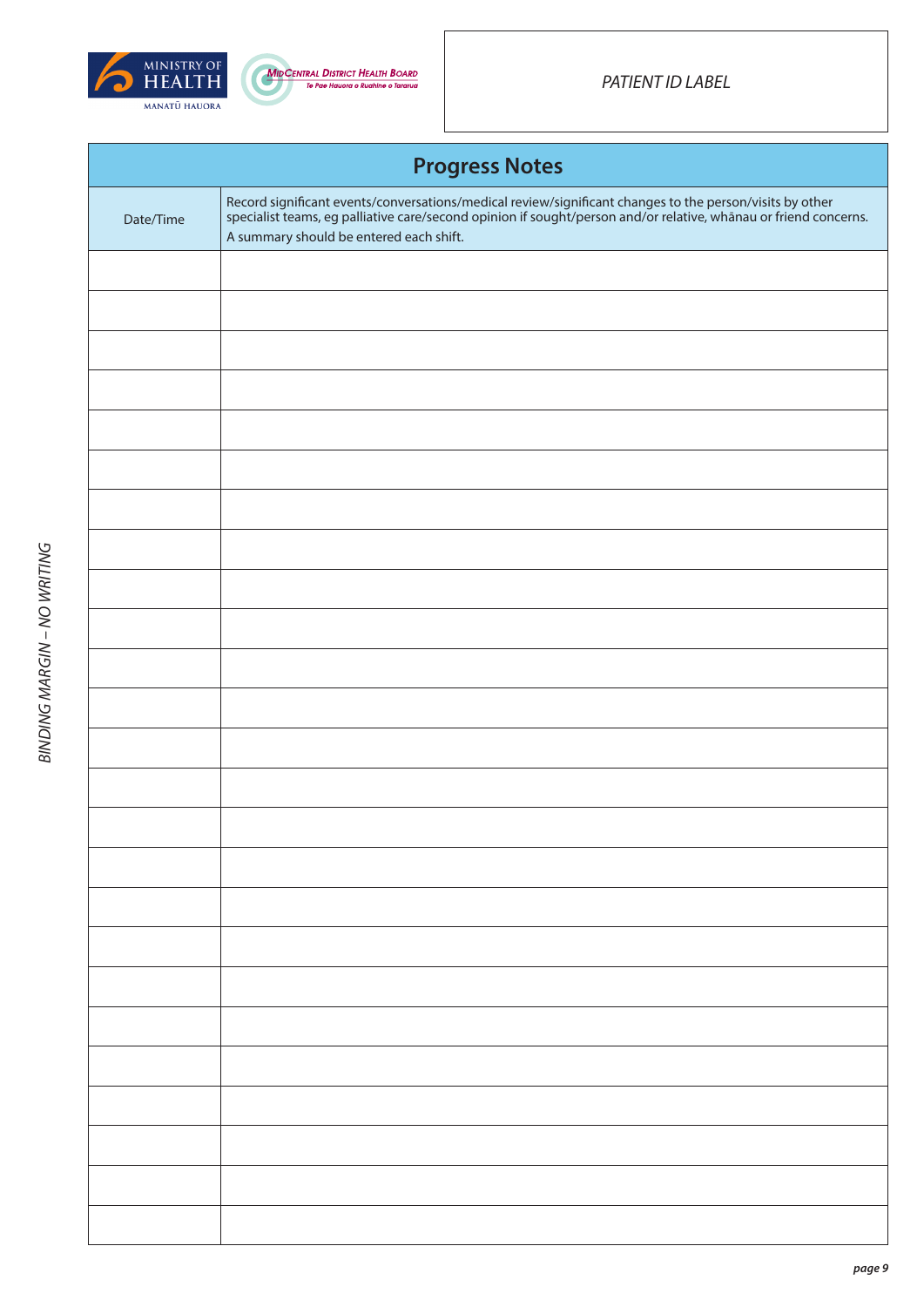



|           | <b>Progress Notes</b>                                                                                                                                                                                                                                                |
|-----------|----------------------------------------------------------------------------------------------------------------------------------------------------------------------------------------------------------------------------------------------------------------------|
| Date/Time | Record significant events/conversations/medical review/significant changes to the person/visits by other specialist teams, eg palliative care/second opinion if sought/person and/or relative, whanau or friend concerns.<br>A summary should be entered each shift. |
|           |                                                                                                                                                                                                                                                                      |
|           |                                                                                                                                                                                                                                                                      |
|           |                                                                                                                                                                                                                                                                      |
|           |                                                                                                                                                                                                                                                                      |
|           |                                                                                                                                                                                                                                                                      |
|           |                                                                                                                                                                                                                                                                      |
|           |                                                                                                                                                                                                                                                                      |
|           |                                                                                                                                                                                                                                                                      |
|           |                                                                                                                                                                                                                                                                      |
|           |                                                                                                                                                                                                                                                                      |
|           |                                                                                                                                                                                                                                                                      |
|           |                                                                                                                                                                                                                                                                      |
|           |                                                                                                                                                                                                                                                                      |
|           |                                                                                                                                                                                                                                                                      |
|           |                                                                                                                                                                                                                                                                      |
|           |                                                                                                                                                                                                                                                                      |
|           |                                                                                                                                                                                                                                                                      |
|           |                                                                                                                                                                                                                                                                      |
|           |                                                                                                                                                                                                                                                                      |
|           |                                                                                                                                                                                                                                                                      |
|           |                                                                                                                                                                                                                                                                      |
|           |                                                                                                                                                                                                                                                                      |
|           |                                                                                                                                                                                                                                                                      |
|           |                                                                                                                                                                                                                                                                      |
|           |                                                                                                                                                                                                                                                                      |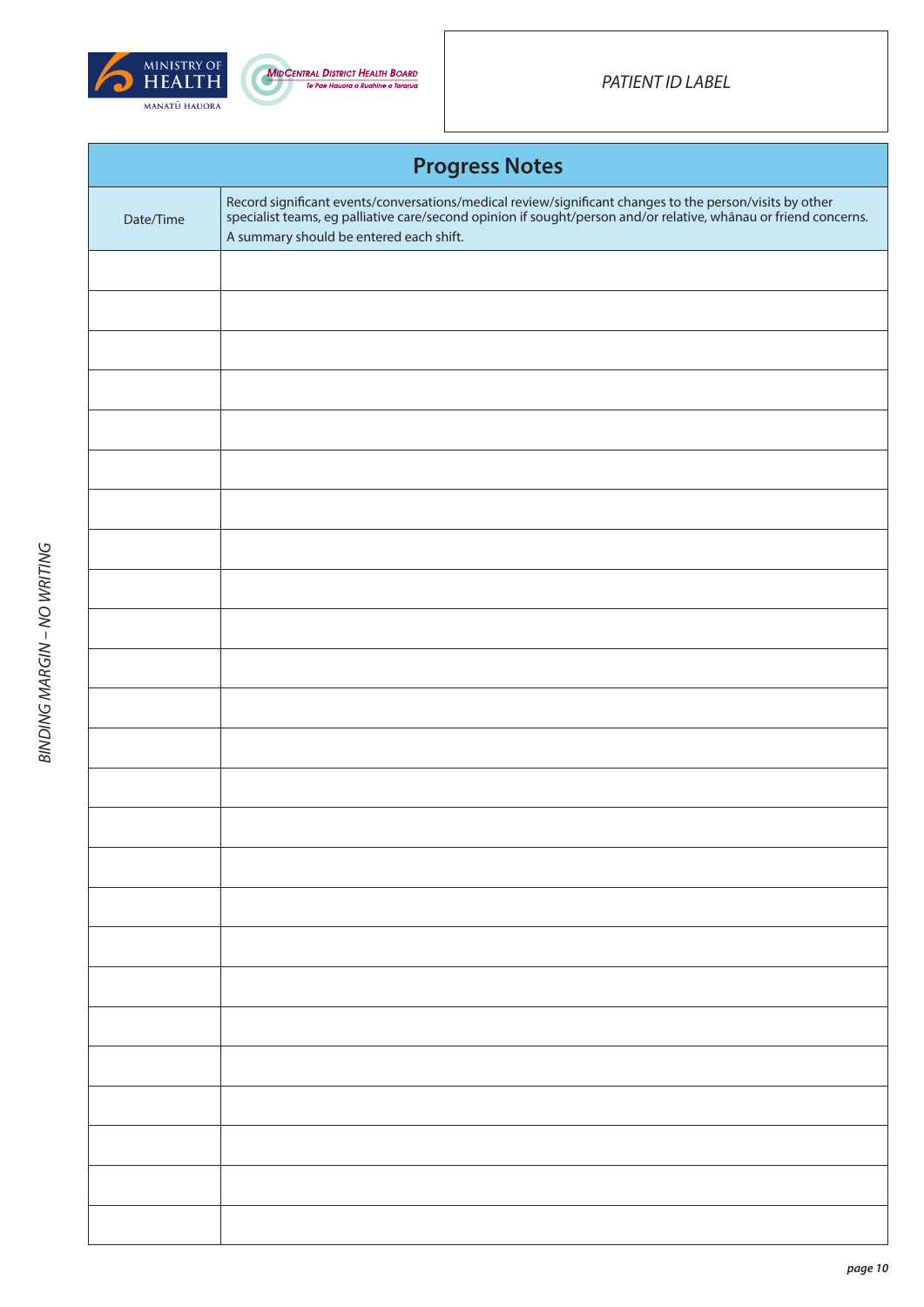





- To convert from alternative opioid contact Specialist Palliative Care services for advice. Review drug, dose and frequency for patients who are elderly, frail, have dementia or
- renal failure. Start with lower doses and increase slowly as required.
- If pain is INCIDENT pain only (e.g. on turning) continue with long acting doses and utilise PRN pre-emptive doses.

### *NB:*

*subcut (subcutaneous) PRN (as required)*

### **Calculations**

### **Morphine/Oxycodone:**

To CONVERT from oral morphine to subcutaneous morphine: subcutaneous dose  $= 1/2$  oral dose. To CONVERT from oral oxycodone to subcutaneous oxycodone: subcutaneous dose = 2/3 oral dose. To CONVERT to 24 hr \*continuous subcutaneous infusion (CSCI): Contact your specialist palliative care service for advice. TO CALCULATE PRN subcutaneous or oral doses (morphine or oxycodone): PRN dose = 1/6 total 24 hour dose 3-4 hourly.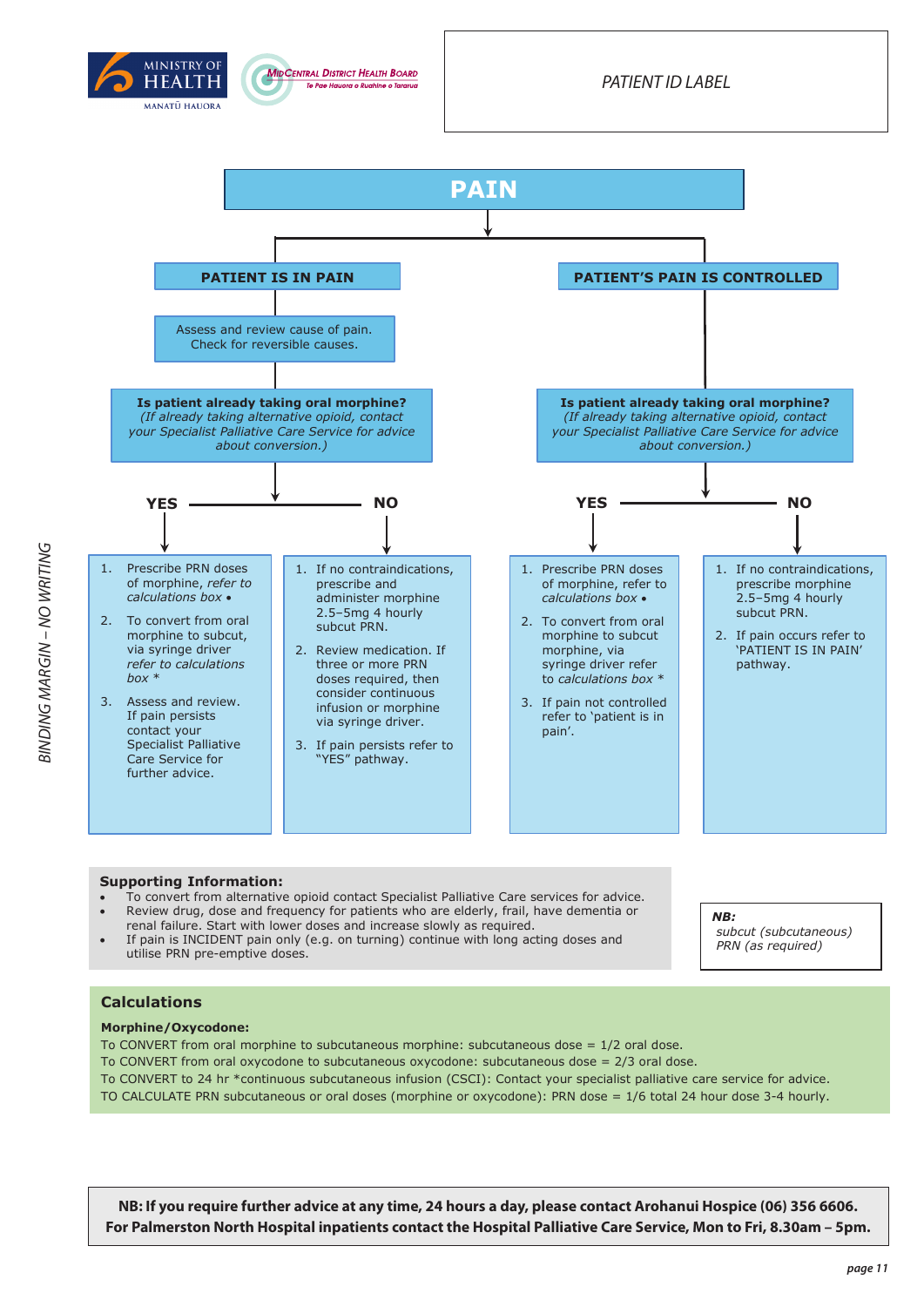



### *For those with Renal Impairment (eGFR≤30) or (eGFR≤15)* **PAIN (see Practice Point below)**



If three or more doses are required over 24 hours consider starting a syringe driver of oxycodone or fentanyl.

#### **Example for oxycodone:**

10mg oxycodone in a syringe driver over 24 hours, PRN dose should be  $1/6<sup>th</sup>$  of the 24 hour dose. PRN dosing; 10mg oxycodone give 1–3mg 3–4 hourly.

#### **Example for Fentanyl:**

Fentanyl 100–250 micrograms in a syringe driver over 24 hours, PRN dose should be  $1/8^{th}$  of the 24 hour dose. PRN dosing; 100 micrograms/24 hours give 12.5 micrograms 1–2 hourly PRN. PRN dosing; 200 micrograms/24 hours give 25 micrograms 1-2 hourly PRN.

### **Supporting Information:**

- To convert from an alternative opioid contact Specialist Palliative Care services for advice.
- Many of the opioid analgesics and their metabolites may accumulate in Renal Failure causing toxicity with myoclonic jerks, profound narcosis and respiratory depression. Morphine and its metabolites are most likely to cause toxicity. Fentanyl is less likely to cause these problems, as the metabolites are not active.
- The duration of effect from morphine and oxycodone may last longer than in a patient with normal renal function.
- **When discharging to community from hospital and the person is using fentanyl ensure this is available in community setting.**

#### **Calculations**

#### **Fentanyl:**

For patient established on transdermal fentanyl the subcutaneous PRN dose is roughly equivalent to the hourly transdermal dose, to a maximum of 100 micrograms (2mls) e.g. 25 micrograms subcutaneously PRN 1 hourly. If hourly PRN dosing is not practical in the community then alternatively oxycodone can be used 4 hourly. For dosing advice call specialist palliative care services.

**Practice Point: "Because of the risk associated with using an unfamiliar opioid, a pragmatic approach is important. Thus, the cautious use of a familiar opioid (including morphine) may be preferable to switching to an unfamiliar (albeit safer) one. The ease of obtaining and, administering and titrating the opioid are also important considerations, particularly in the community setting". Palliative Care Formulary, 7th Edition p727.**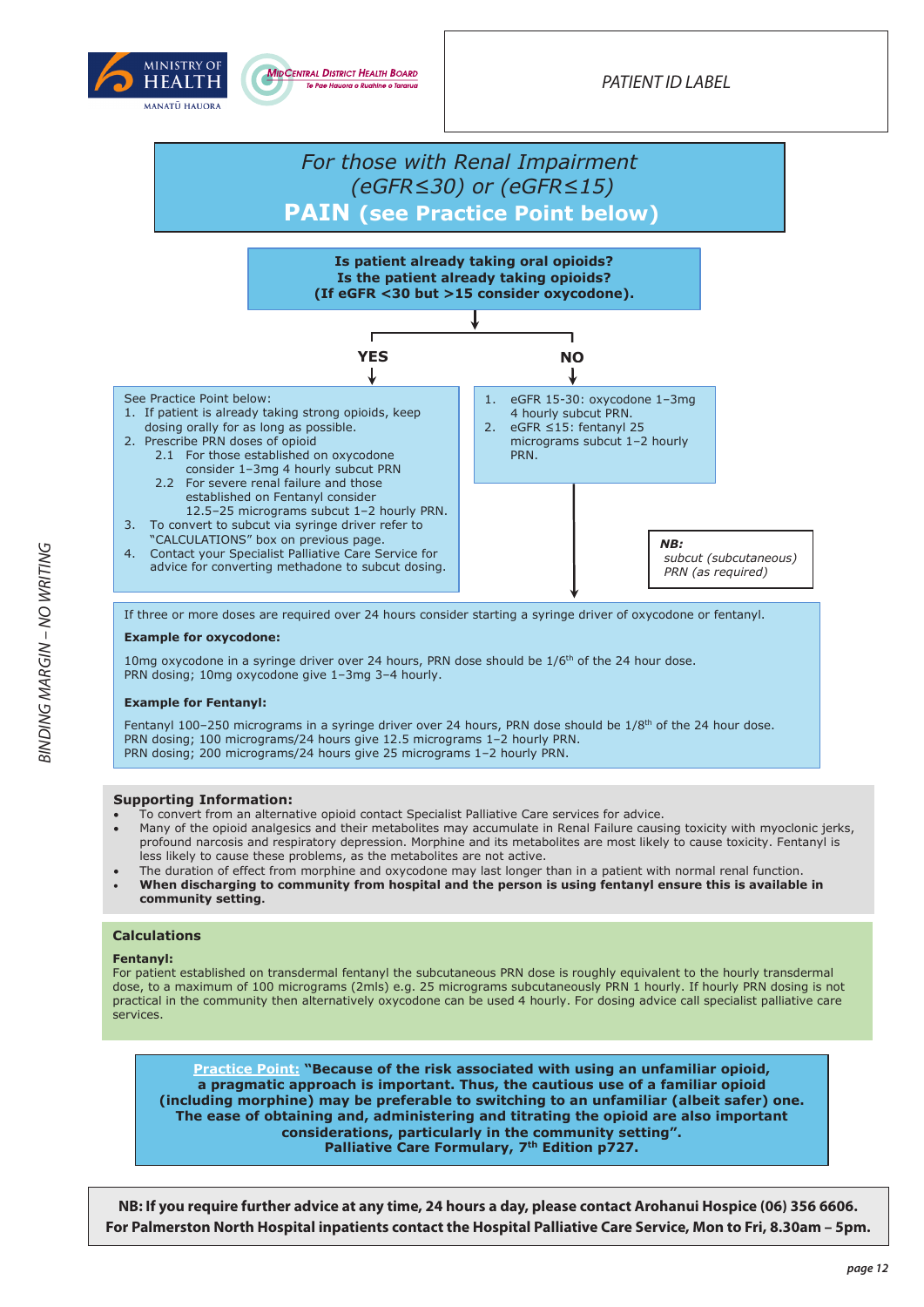





- To convert from an alternative opioid contact Specialist Palliative Care services for advice.
- Review drug, dose and frequency for patients who are elderly, frail, have dementia or renal failure. Start with lower doses and increase slowly as required.
- Many of the opioid analgesics and their metabolites may accumulate in Renal Failure causing toxicity with myoclonic jerks, profound narcosis and respiratory depression. Morphine and its metabolites are most likely to cause toxicity. Fentanyl is less likely to cause these problems, as the metabolites are not active.
- The duration of effect from morphine and oxycodone may last longer than in a patient with normal renal function.

### **Calculations**

#### **Morphine/Oxycodone:**

To CONVERT from oral morphine to subcutaneous morphine: subcutaneous dose =  $1/2$  oral dose. To CONVERT from oral oxycodone to subcutaneous oxycodone: subcutaneous dose = 2/3 oral dose. To CONVERT to 24 hr \*continuous subcutaneous infusion (CSCI): Contact your specialist palliative care service for advice. TO CALCULATE PRN subcutaneous or oral doses (morphine or oxycodone): prn dose = 1/6 total 24 hour dose 3–4 hourly.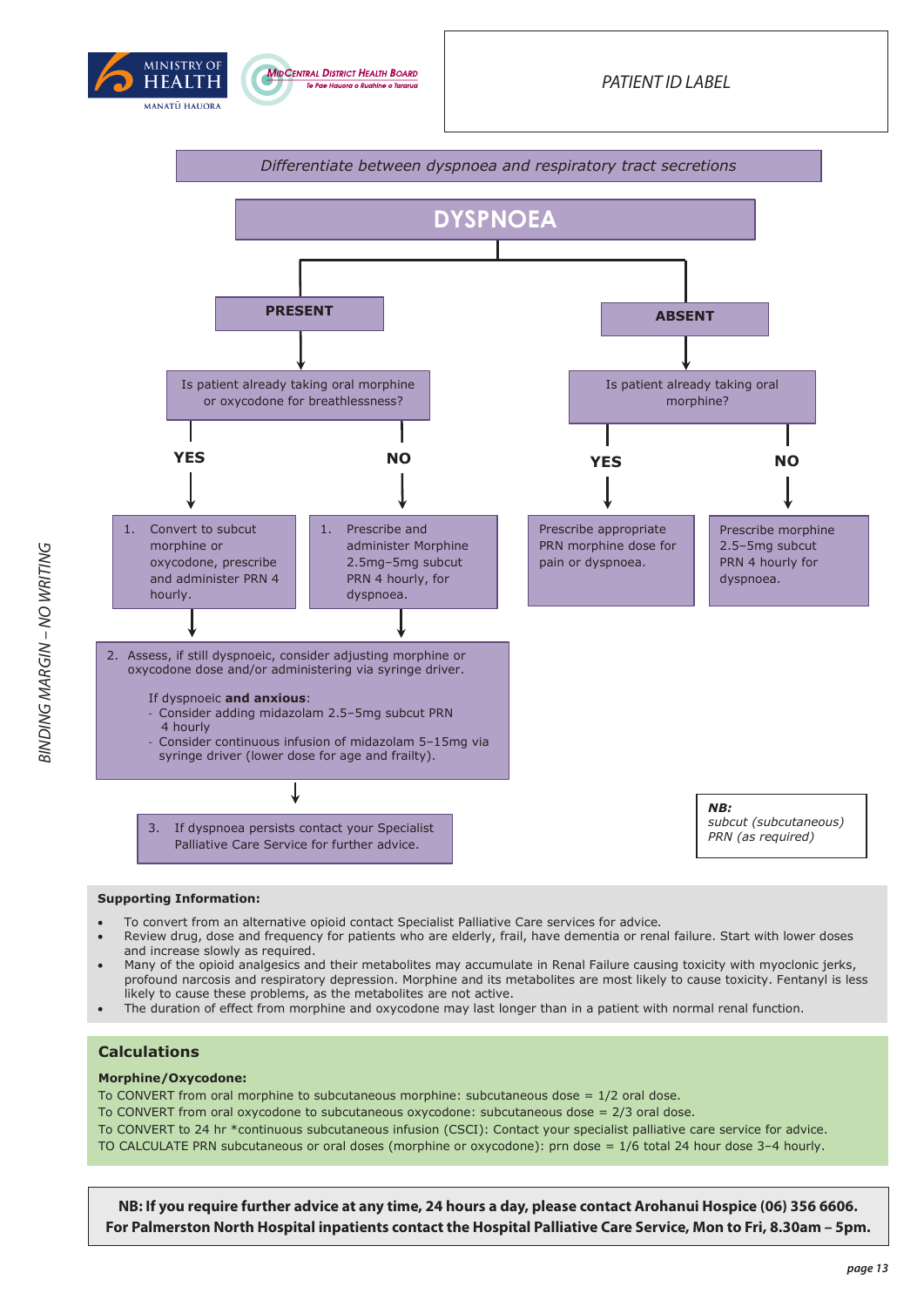





- The management of agitation and restlessness does not usually require the use of opioids unless the agitation and restlessness is thought to be caused by pain.
- Review drug, dose and frequency for patients who are elderly, frail, have dementia or renal failure. Start with lower doses and increase slowly as required.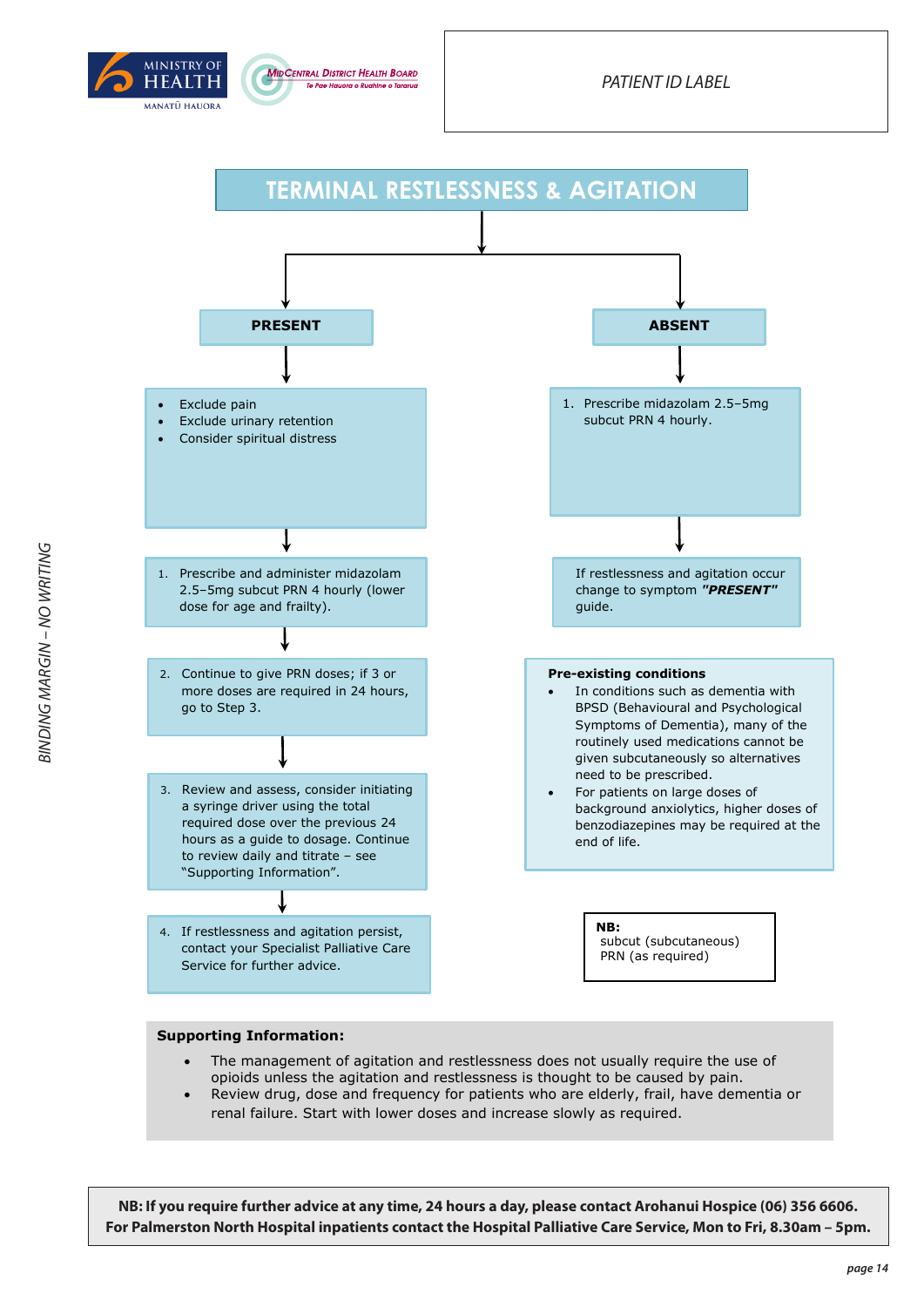





- Early use of medication may enable more successful management of this symptom.
- Review drug, dose and frequency for patients who are elderly, frail, have dementia or renal failure. Start with lower doses and increase slowly as required.
- Anti-cholinergic medication may not alleviate this symptom.